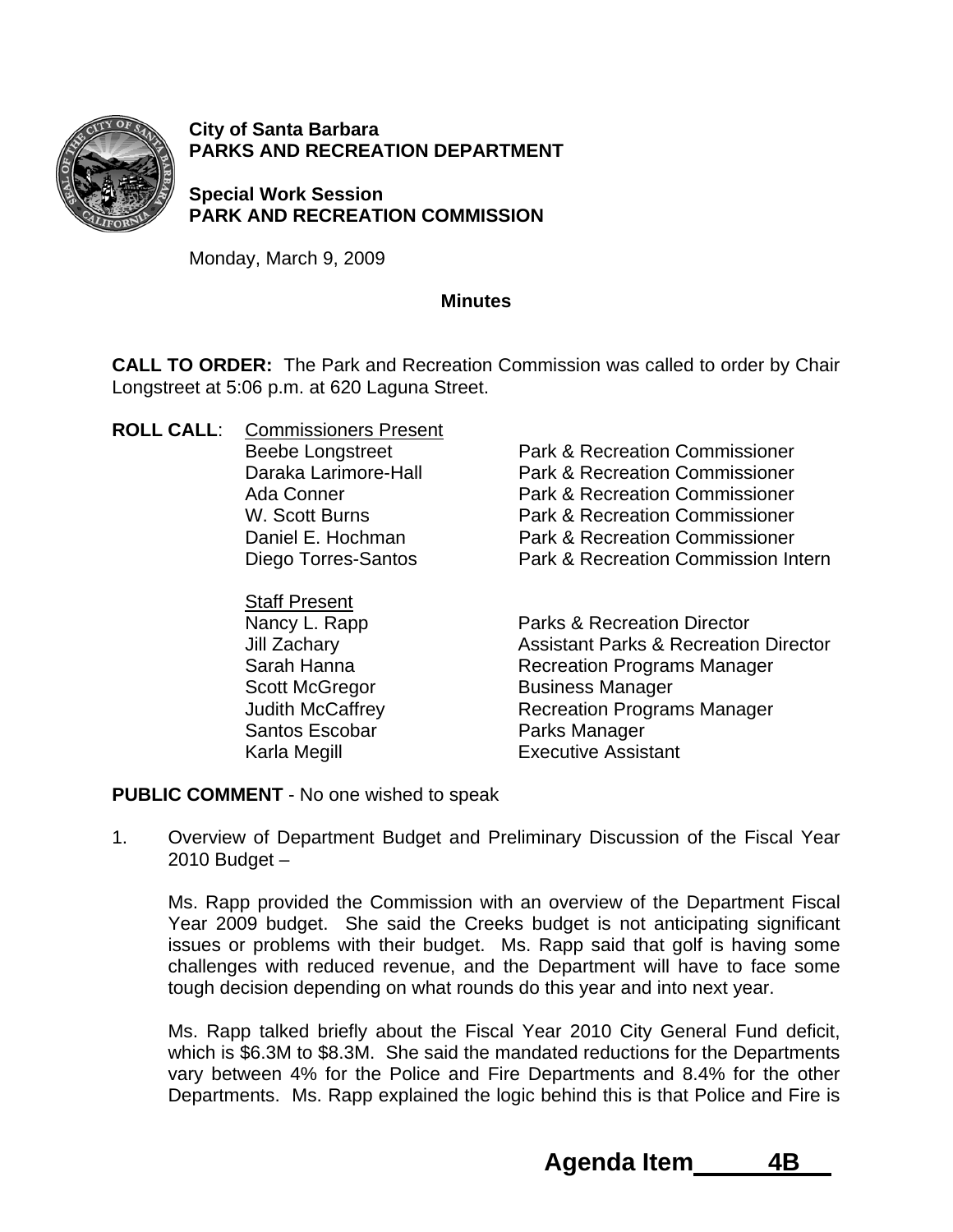a priority for the community, and cuts to those services are more difficult for the community to sustain; therefore, the decision was made to divide the deficit into thirds and give public safety one third and the other Departments two thirds.

Ms. Rapp indicated that the Parks and Recreation Department mandated reduction is 8.4% or \$1,265,501. She said that if the Department were to do nothing but cut positions that would be about 23 positions. Ms. Rapp said that in addition to that amount, the Department has been asked to submit a list of additional prioritized reductions of \$403,755 that can be considered through the process.

Ms. Rapp stated that although the budget numbers that have been developed are considered to be conservative, Finance staff and the City Administrator are concerned that revenues might lower that expected, so the Departments have been cautioned to be prepared that the actual mandated reduction may be the higher number. She said staff will not know for sure until the City is closer to the release of the budget. Ms. Rapp said that the bigger challenge will be whether the community and Council will support the proposed reductions to Police and Fire.

Commissioner Larimore-Hall asked whether Ms. Rapp is suggesting that if those are reductions are not acceptable to the public and City Council, then there will be a push for higher levels of cuts in other departments.

Ms. Rapp said yes.

Commissioner Hochman asked whether there is any indication of how the public supports Parks and Recreation. Ms. Rapp said there is no statistical data other than general data on a National level. She said other than word of mouth, no.

Ms. Rapp said that staff is concerned that advocates for Parks and Recreation haven't always been folded into the process, and there needs to be a discussion about that. She said her experience is that it is all about who communicates and talks at meetings, who sends emails, what does the public think, etc. Ms. Rapp said that the decision makers need enough good information and strong reasons to support their decision-making process.

Chair Longstreet commented that often it is who gives the most money to the election campaigns; it doesn't matter how many people stand in front of Council within an election year.

Commissioner Hochman asked when the Union Contracts go through, commenting that there is not a great deal of flexibility. Ms. Rapp said negotiations are still in progress. She said this is going to be a very complex budget process, very political, more so than in a lot of years.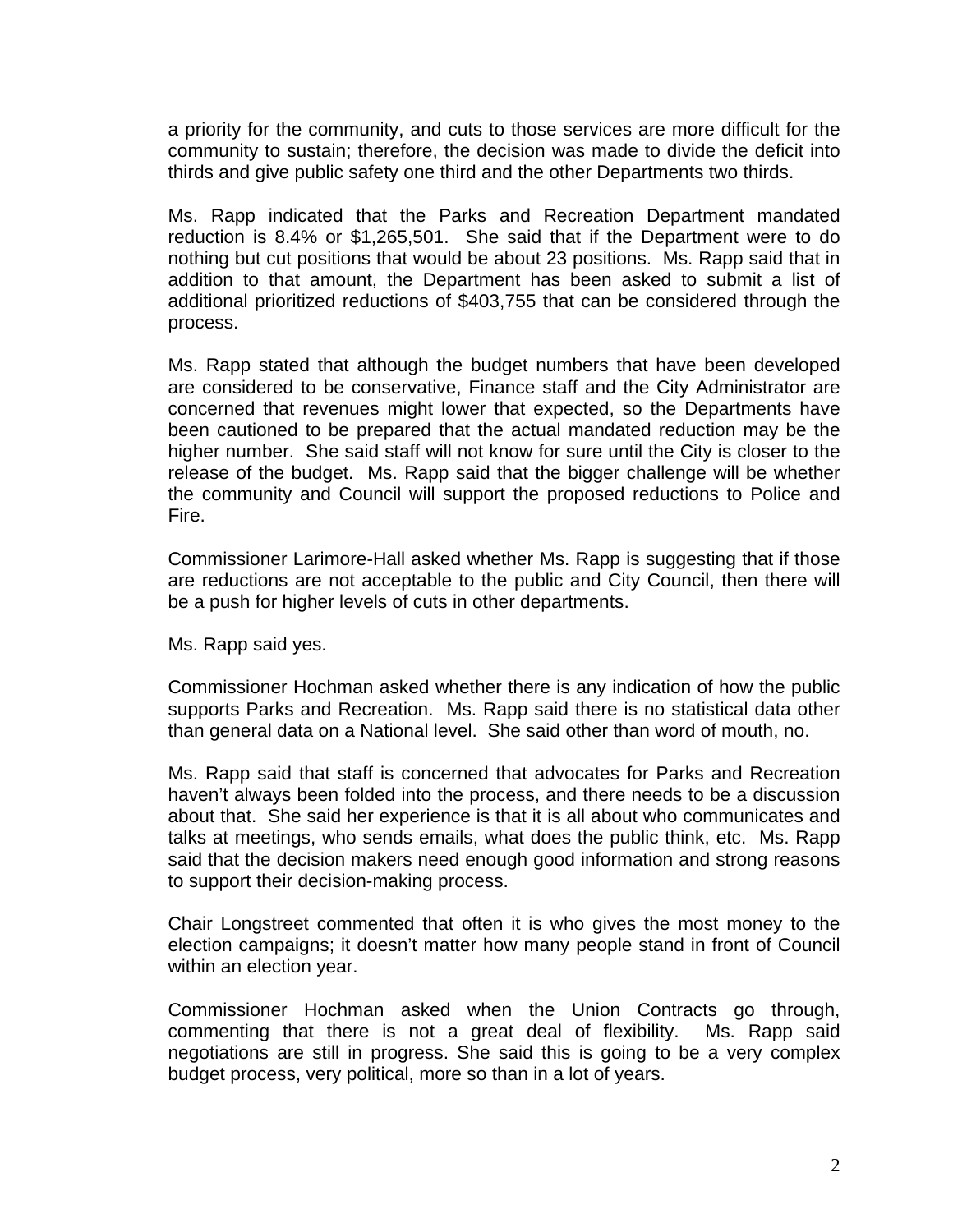Ms. Rapp highlighted the budget process. Ms. Rapp said that the Department presented the proposed budget to the City Administrator on February  $23^{rd}$ ; it was reviewed by Finance, and the Department made the final presentation to the City Administrator last Thursday. Ms. Rapp said that since layoffs are *proposed*, management have met with and informed affected staff.

Commissioner Hochman asked how many staff layoffs are proposed. Ms. Rapp indicated that she is not able to discuss that at this time, as the City Administrator has not made a final decision on the Department's budget proposal.

Ms. Rapp indicated that the budget will be presented to City Council on April 21 $^{\text{st}}$ . She said staff proposes an in-depth budget work session Monday, April  $20<sup>th</sup>$ , and then formally present the Fiscal Year 2010 budget at the regular monthly meeting on April 22<sup>nd</sup>. Ms. Rapp said that the Department is tentatively scheduled to make its budget presentation to City Council on May  $4<sup>th</sup>$ . She said the Commission would typically formulate their budget recommendations to Council during the regular May meeting, and those recommendations would be forwarded to City Council on June  $9<sup>th</sup>$ . Ms. Rapp said that Council would then adopt the budget on June 23<sup>rd</sup>.

For the benefit of the new Commissioners, Ms. Rapp highlighted Advisory Committee fees and charges review and input process.

Commissioner Burns suggested the Advisory Committees be provided a more detailed presentation about the budget and what could happen if they don't go before Council to advocate for their programs. Ms. Rapp concurred that was a good suggestion.

Ms. Rapp discussed FY 2010 Budget planning guidelines, the Department Mission, and the budget strategy. She highlighted the key proposals and service impacts.

Chair Longstreet asked how flexible the Department is if, for example after the budget is passed, it is determined that a program is not performing and it is necessary to make staffing cut. She asked if the matter will need to go back to Council again. She said that if a cut is going to be done that involves a position lay off; it must go to City Council. Ms. Rapp said she has been talking to the City Administrator about that, and because Recreation revenue is uncertain, as part of the package, staff will put together options, which state that if by a particular date (not yet determined), revenue for Recreation and Golf revenue is less than anticipated, then staff will propose a number of reductions that may include staff reductions; but, she said that will be approved as part of the budget when the FY 2010 budget is approved.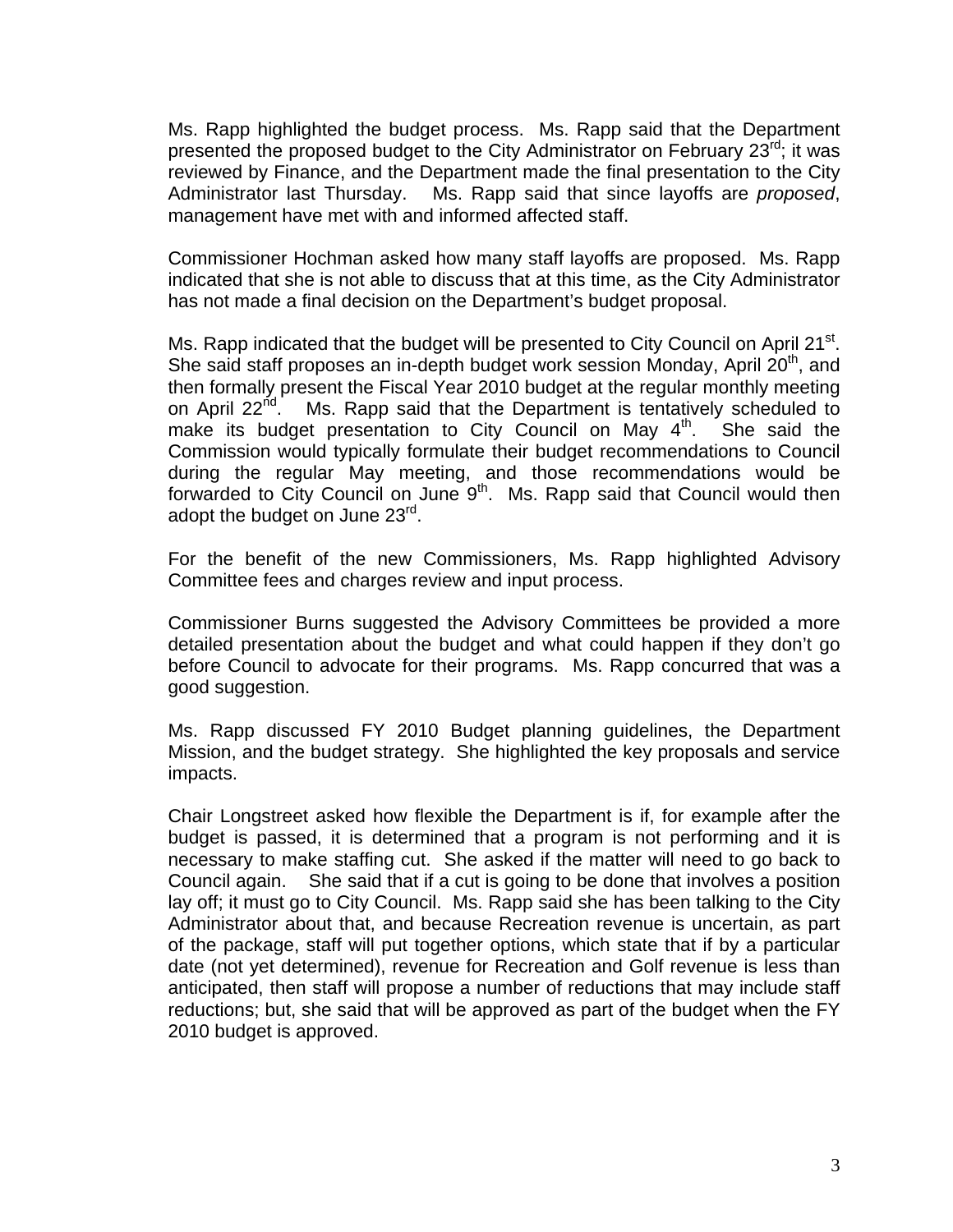Commissioner Burns suggested staff show past years' budgets to reflect the cuts the Department has taken over the last seven to eight years, for example, to show that the Department has already taken reductions, if that is the case.

Ms. Rapp said she is not sure the numbers would reflect that, but staff will look at it.

Commissioner Hochman said another way to look at it historically is to look at the level of the FY 2010 budget, to see what past year it is equivalent to and what the programming was at that time as a comparison.

Ms. Rapp said staff will put some comparisons together.

Commissioner Burns commented that there are some buildings that are not being used at Sheffield, and asked whether it could be rented out for storage.

Ms. Rapp said it is not usable because of asbestos. She said it is cost prohibitive to make it habitable even for storage.

Commissioner Hochman asked whether if there are facilities that are not usable for Parks and Recreation, could those assets be transferred out of Parks and Recreation and just become a General Fund obligation.

Ms. Rapp responded saying it would not be a resolution if it remains in the General Fund. She said if the asset moved, the funds to maintain it would move also.

Ms. Rapp commented that Mr. Escobar suggested that the Police Department and Library Department pay our Department for grounds maintenance. She said it would not help the budget because they are part of the General Fund.

Mr. Hochman said that he thinks they should reimburse the Department for that service because, in particular, the Police Department is only being asked to reduce their budget by 4% while Parks and Recreation is being asked to reduce 8.4%. He said they should bear some of the cost of their own maintenance.

Commissioner Burns commented that many of the non-profit organizations that the City provides very low rent for, will probably be asking for reductions, and he wonders how the Department will handle that. He said the City needs to find a way to bring more money into the system.

Commissioner Hochman stated that in times such as this, there are ways to make investments that actually increase revenue, and finding those things will be incumbent upon the Commission. He expressed his assumption that the Commission will be discussing looking at shifting some of the budget into different kinds of marketing and advertising in the City and community. He also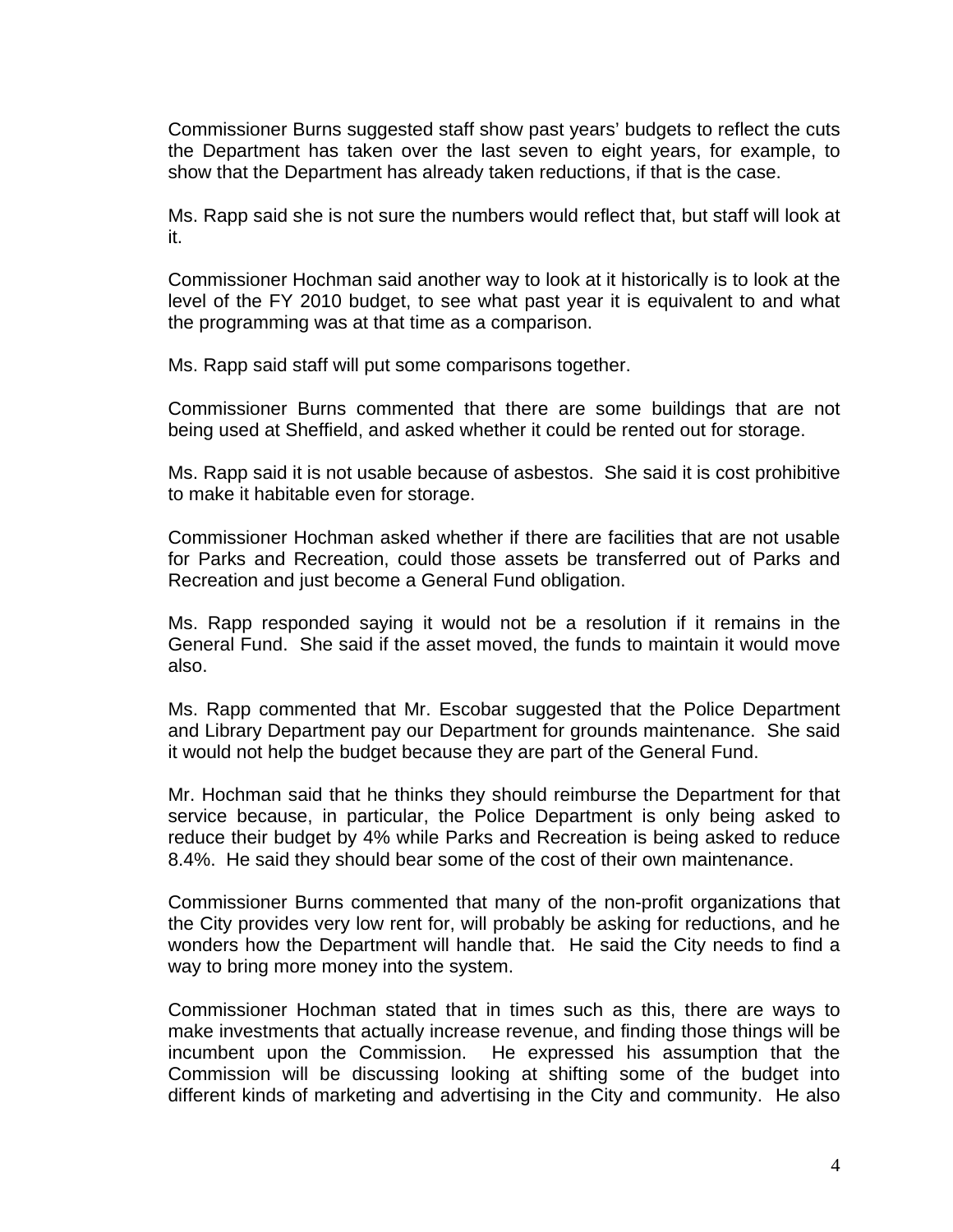suggested that there are some partnerships to be had, specifically the YMCA. Mr. Hochman said the YMCA is a big group that has been hit in the same way; they are one of the only other groups in town that subsidizes. He said they have very similar goals and some of the programs overlap. Mr. Hochman stated that his experience has been that by the time the budget gets to this point, there is not a whole lot they are going to have any affect on by advocating in front of Council or the City Administrator.

Chair Longstreet commented she doesn't think the budget will turn around for at least three years, maybe five.

Commissioner Hochman said we are looking a paradigm shifts, and he believes that it might be up to the Commission and staff to envision new kinds of partnerships, programs, etc., that will reinvigorate and change what has been up to now a pretty steady path.

Ms. Rapp agreed and said this budget year is the first year; she believes there will be budget reductions again next year and, if revenue does not come in as expected, it will be sooner rather than later. She said, however, that staff has identified some things to work toward that will help in out years, and the Commission needs to discuss those things and which ones to pursue that have the most promise.

Commissioner Burns commented that the PARC Foundation needs to be rejuvenated. He also said that last week he received calls from the YMCA and several other organizations soliciting money. He asked why the Department does not do that.

Commissioner Hochman said he is not sure it would be appropriate for the City to go out and ask for money, but suggested more community events to raise awareness and have opportunities to raise funds.

Ms. Rapp said that is the relationship the Department has with the PARC Foundation, you seek funds through the PARC Foundation.

Commissioner Larimore-Hall said that because we are facing a multi-year economic crisis in public funding, things we are doing that are just staving off the bleeding by bringing in a little more money here and there, or anything done that just moves the accounting from one pot to another, it is quite likely that in the next budget, the cuts will still be expected to be about the same percentage – that the bar will continue to be moved. He said that what he thinks is important about helping to reorganize and reinvigorate the PARC Foundation, having public events that raise awareness about what PARC does, increase marketing there frankly has to be a political cost to disproportionate cuts to Parks and Recreation. He said the people who ultimately make those decisions have to readjust their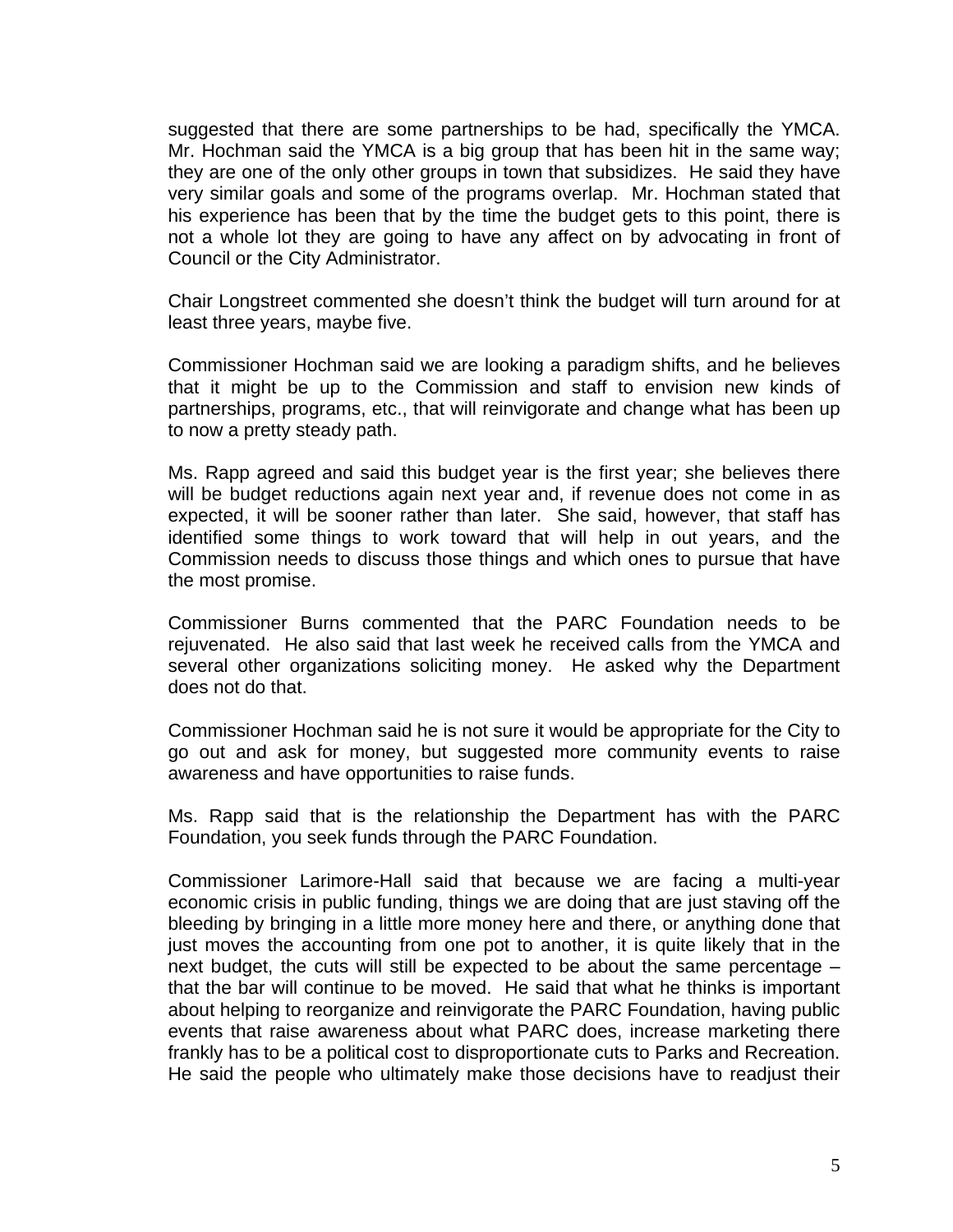thinking about what percentage of cut that is going to be expected from Parks and Recreation versus other departments.

Chair Longstreet, referring to Commissioner Burns' question about why the Department does not go out and solicit money, said that we need to get over the fact that we are a public entity, because we have afterschool programming free to children, and it should be sponsored. She said those programs should have help from the community.

Commissioner Larimore-Hall said he wants to caution that every dollar the Department brings in is going to be seen by other people as a dollar less needed from the General Fund. He encouraged staff to be aware of that and to seek those partnerships in very careful ways. Mr. Larimore-Hall said the Department needs to spend the funds in an equitable way that fills community needs.

Commissioner Hochman expressed that he sees the economic situation he refuses to accept we are in for a three to five year economic woe. He said he is favor of preparing for the worst, but we need to plan for better times. He said the ones that are successful in the end are the ones that managed this time very well and took their resources and reallocated them and make them strong so that when the first signs of coming out happened, were positioned to come out of it.

Commissioner Conner concurred, but said the only way people will make it is if they have a plan. She said playing it smart, collaborating, and looking towards the future, we will come out on top.

Ms. Rapp highlighted the strategic reductions, and discussed the key budget proposals.

Regarding the Neighborhood and Outreach Services, Commissioner Hochman commented that in difficult budgetary times, it is not common for a Department to take on a program or service that does not generate revenue, or to take on a program or service from another area. He asked whether the Department is taking on someone else's workload at the expense of one of our programs.

Ms. Rapp said two current work units will be combined by changing their focus and philosophy.

For the benefit of the new Commissioners, Ms. Rapp and Chair Longstreet briefly talked about the history of the Community Centers and their past and present focus.

Chair Longstreet stated that the Department is positioning itself for the future to be necessary; it is not necessary for children to play soccer. She said that is necessary for the community to bring itself up to be a safe and healthy community, and that is where the Department is positioning itself within the City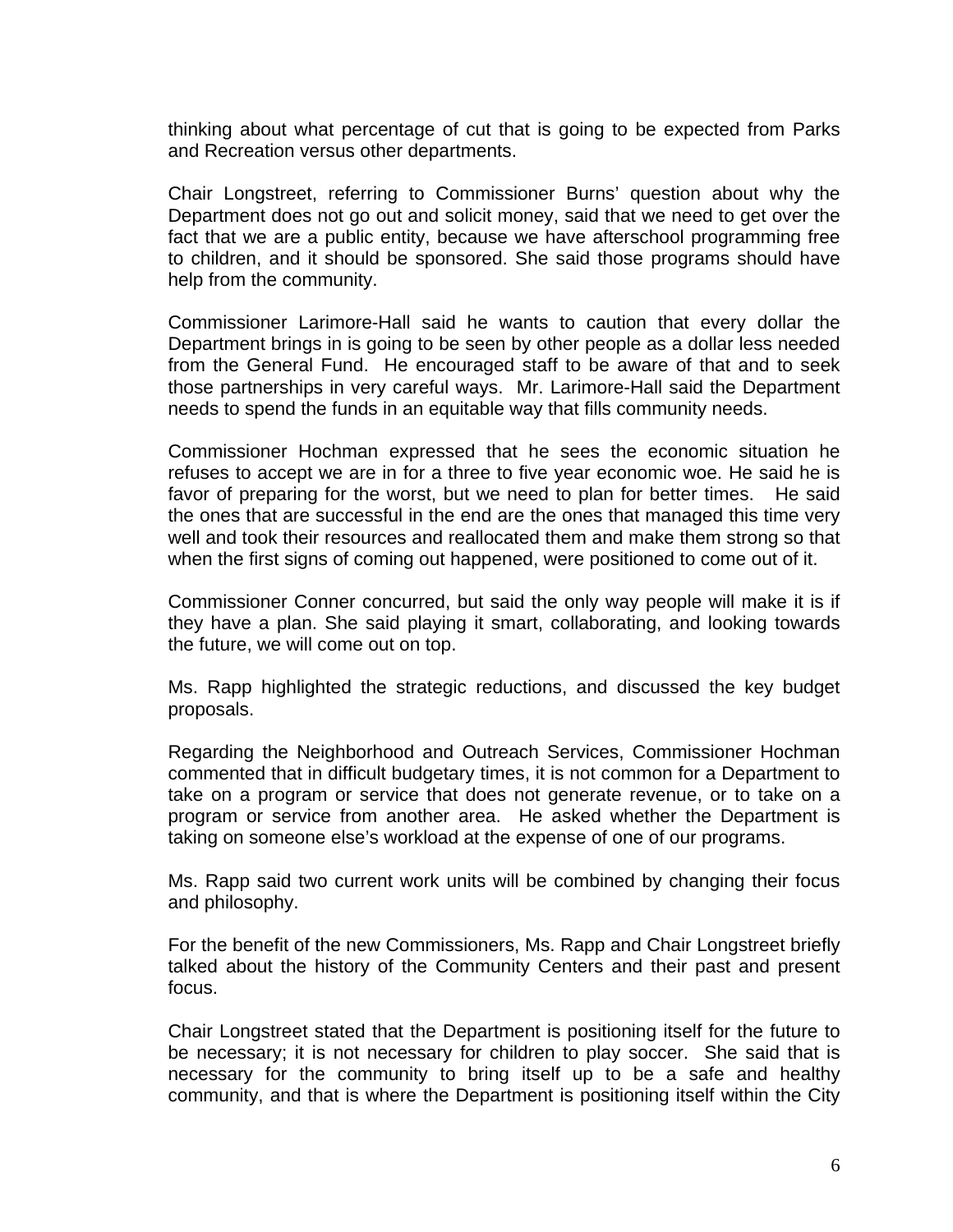organization to be valued along the same lines as the Police Department, in the area of prevention.

Commissioner Hochman agreed, but expressed that soccer is just as important in the same way. He said there are ways soccer programs can address youth violence from a community standpoint. Mr. Hochman reiterated that if this program is being added or being made more efficient, it seems that there should be some cache with it, and maybe it is not being used effectively.

Ms. Rapp said that when more details can be released, Commission Hochman will see that his reservations have been addressed. She said it is more of a slight change in focus for the resources. Ms. Rapp said staff is looking at this as a community priority, and the role of this Department has been working with the neighborhoods doing the outreach, and this refocuses that in a stronger way.

Commissioner Larimore-Hall stated his understanding that there is no increase in expenditures, just a reorganization of structures that have been put in place to advise policy. He said there could be a soccer program supported by the City that does nothing to address at-risk youth, or you can have one that does; how do you get this information to determine this. Mr. Larimore-Hall said that right now, there is a slightly dysfunctional way of supposedly doing that, and this program, by providing the services in a better way, will hopefully do that. He further stated that if people grab hold of this, it could be a paradigm shift in terms of how the City if governed, and if that process is borne out of Parks and Recreation, it cannot help but strengthen our position of how people see what happens under the broad auspices of the Department.

Commissioner Hochman commented that from a more immediate point of view, grant sources for at-risk youth programs are probably more readily available than they are for soccer programs alone. He said he is hopeful than in marrying Fund Development with Neighborhood and Outreach Services and talking about how to do better fundraising and grant writing, this is a key component,

Ms. Rapp said that another aspect is collaboration, and there are some very specific expectations for collaboration building. She said the City does not have to be the provider; the City can be the facilitator. Ms. Rapp said staff believes it has a lot of potential for the Department and the City to do a better job of making sure the resources we currently putting towards it are more focused and more effective. She said that we are about prevention, but in the community right now there is a real focus about the youth who are most at risk and the families who are most at need, and this program is about trying to balance that out.

Commissioner Conner expressed that she thinks it is a good well thought-out plan. She said the trends are shifting, she has seen it in every foundation that is giving money. Ms. Conner said it will be the new system for the future.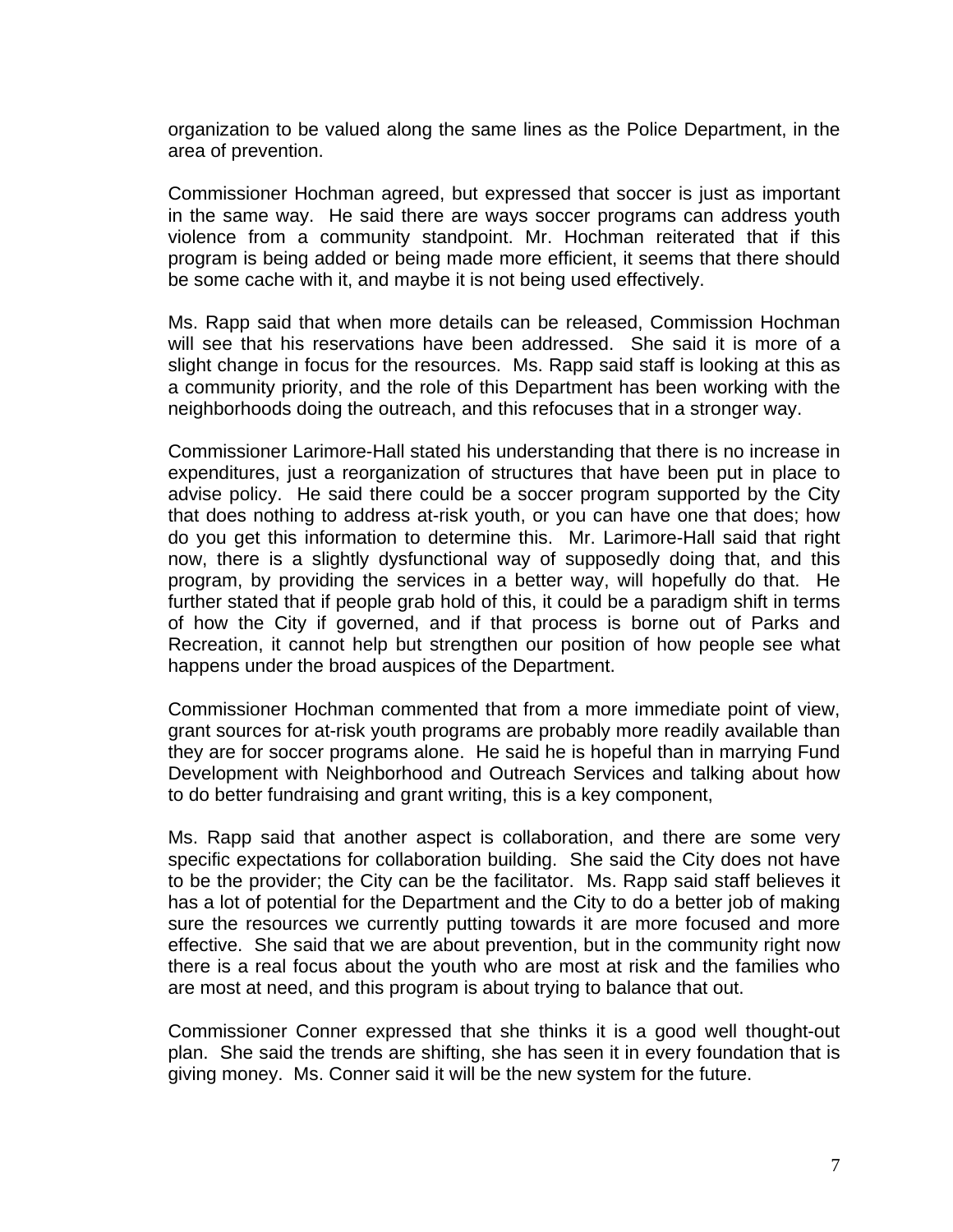Ms. Zachary reviewed the Proposed FY 2010 Capital Program Budget.

Chair Longstreet said she would like to be able to see how many people we have maintaining the areas. Ms. Zachary said when we discuss the budget in more detail, we will have that information available.

Commissioner Burns asked if the Department is trying to get the Waterfront Department to take over any of the functions of the Parks and Recreation Department and whether anything is happening with it.

Ms Zachary responded saying that the Department has at the request of the City Administrator put together single program budgets for different activities in the Waterfront, whether it is maintaining the restrooms at the waterfront at the bottom of the Wharf, the Garden Street Parking Lot, Beach Maintenance Program, Beach Lifeguards, maintenance of the Dolphin Fountain, etc., and he will determine what, if anything will be transferred, and how that transfer might occur.

Chair Longstreet commented that the Department has many facilities at the Waterfront, the Cabrillo Pavilion, Chase Palm Park Center, Los Baños Pool, that generate the revenue for the Waterfront Parking Lots, and the Department gets none of that revenue.

Commissioner Burns commented that many of the people who patronize the merchants on Stearns Wharf use the restroom at the foot of Stearns Wharf, yet, the Waterfront get 10% of the profits from the merchants. He said the Department needs to get some of that revenue.

Ms. Rapp said that one of the factors is that slip fees are not set at market price. Council has considered in the past the additional revenue if slip fee rates were increased.

Chair Longstreet commented that in Parks there is no reduction of parks, the land is there and the need must be met. She said they are historic in many cases, jewels in the community.

Chair Longstreet commented that the Parks and Recreation Department is one of the bigger employers in the City of hourly employees, and with that being greatly reduced that is another impact on the economic spiral we are in.

Ms. Rapp said that with the changing economy, we are likely to see older, more mature, educated, and experienced people in jobs they would not have taken before. She agreed with Chair Longstreet that historically, the Department is the first-time employer for many young people, and as some of the programs get smaller there will be fewer opportunities and it will have an impact.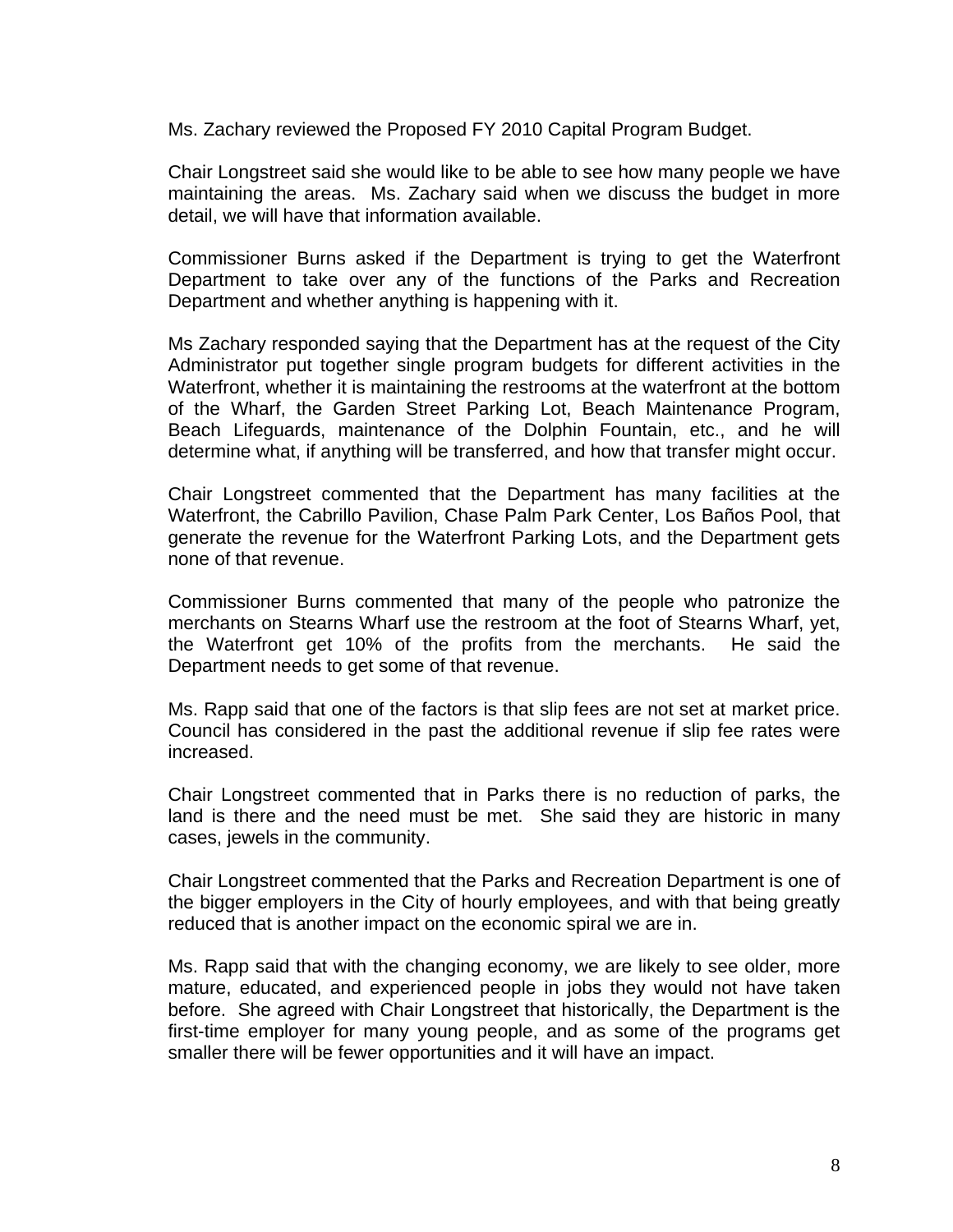Ms. Rapp advised the Commission that if there is a report on a particular program the Commission would like, she would like them to let her know, and staff will provide that report at the regular March meeting.

Chair Longstreet commented that she is proud of the way staff has come forward with ideas and she looks to this budget process as an innovative time that will position the Department to be better in the future. She said the Commission has the opportunity to talk to the Advisory Committees and to educate them on what is happening. She said she does not want to see to see the budget get politicized, but that the decisions are well thought-out.

Chair Longstreet said that the Commissioners need to talk about the budget, the reorganization, and how the community can participate, and said that the Commission needs to listen to what they want.

Commissioner Hochman asked what the Commission's role is in the budget process. Chair Longstreet said the Commission makes recommendations and advocates for what they feel strongly about and against what they are opposed to.

Commissioner Hochman said that the Commission's most direct way of having influence is partnering with staff.

Ms. Zachary stated that in the last four budget years the Commission has played a significant role in advocating for IPM Program funding; they stood up and said it was important, and City Council listened. She said the same was true for youth programs with all the additional programs added two years ago. Ms. Zachary said support for those programs came from the Community Centers, but they were also thoroughly backed by the Commission.

Ms. Rapp added that the second Commission budget work session will be Monday, April  $20<sup>th</sup>$ , at 5:30 p.m., at the Parks and Recreation Conference Room. She said the said the Commission will have the budget presentation at the regular meeting on Wednesday, April 22<sup>nd</sup>, and the Department makes the presentation to City Council on May 4<sup>th</sup>. Ms. Rapp advised that if between the Monday work session and the presentation on Wednesday, there are things the Commission has discussed that they would like to explore, there is time for staff to do so, and at least when staff goes to Council, staff will have the information available. She expressed that the budget is in flux until the end of June.

Chair Longstreet said the first step is getting the information out to the Advisory Committees and getting input form them.

Commissioner Burns asked if the Commissioners could get a one-page fact sheet that they can give to the Advisory Committees. He asked if there is a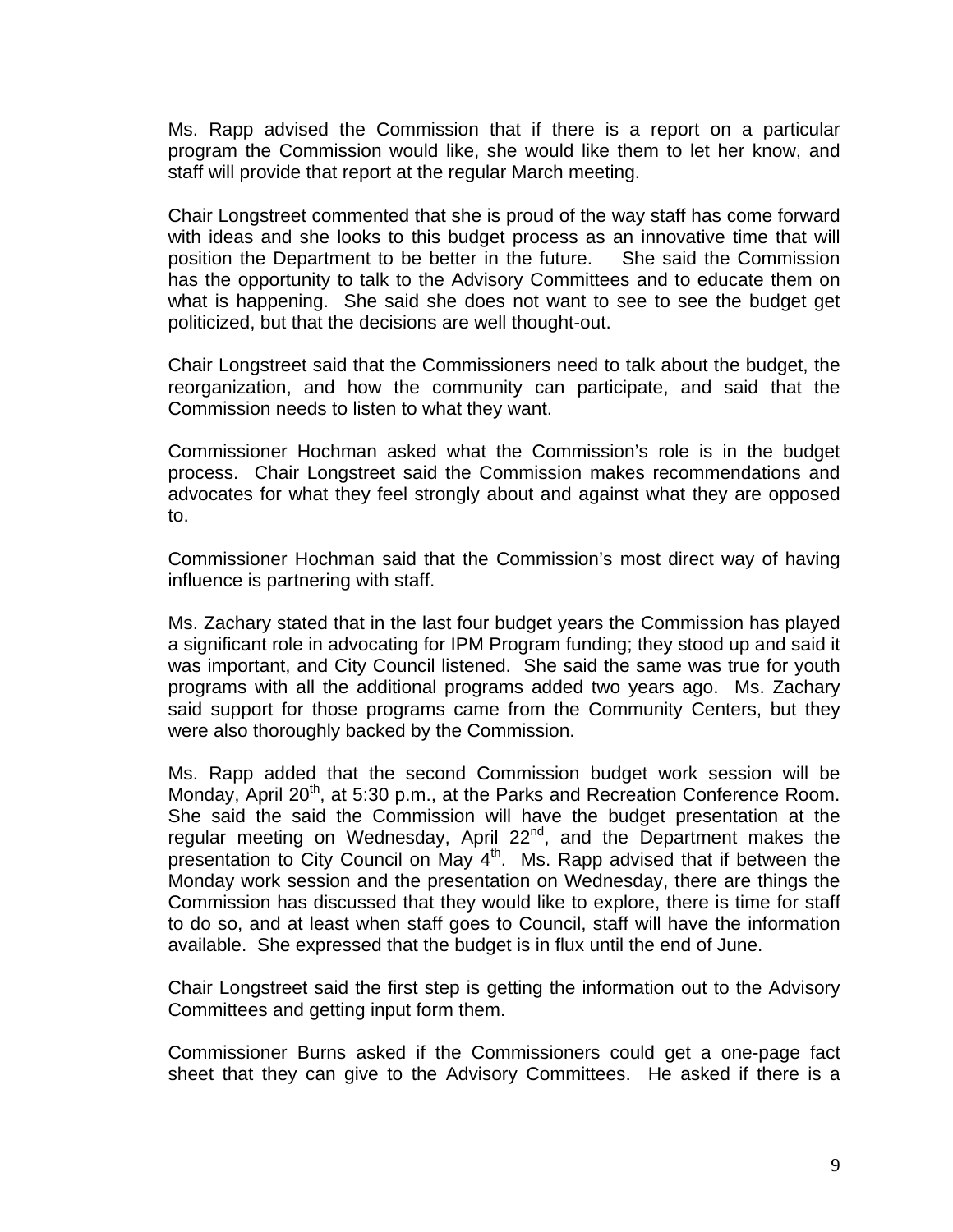process in place to get the information to the Advisory Committees. Ms. Hanna said the fact sheet is a good idea.

Ms. Rapp explained how it was done in the past, but said we should maybe talk about doing it a little differently this year. She said that all of the Advisory Committees submit written recommendations to the Commission regarding the budget, and the Commission incorporates whichever of those recommendations they see fit, into the Commission's recommendation to Council.

Commissioner Hochman agreed that it is important to get input from the Advisory Committees, but going to the people that actually use the services is more important.

Commissioner Conner asked if staff posts notices of these types of meetings in the various facilities. Ms. Rapp said yes, but the postings are limited.

 Chair Longstreet agreed that could help and suggested civic groups like Santa Barbara Beautiful, Cottage Hospital Group, Arts Groups, neighborhood associations, Chamber of Commerce, Downtown Organization, Realtors, Santa Barbara Rental Property Association., etc.

Commissioner Hochman commented that if the population for youth sports is growing, that is a place to advocate support; because this is a service they have become accustom to having. He suggested the Commission advocate organizations with the highest percentage to reach people to go to Council to speak.

Commissioner Conner stated that all of the Commissioners belong to various groups, and if they had something to hand out and share.

Chair Longstreet reminded the Commissioners that they are advocating maintaining what the Department currently has.

Commissioner Hochman said the need is to simply make people aware of what is happening.

Ms. Rapp said that once the budget is proposed through the end of June, there is a greater risk that the political decisions will be made that will dig deeper into what we have proposed so that other City services are not as impacted. Ms. Rapp said staff can develop talking points for the Commission. She said it is appropriate for staff to make a presentation to the Advisory Committees, and to have someone from the Commission there to talk to them about the role of advocacy. Ms. Rapp said it is not appropriate for staff to make presentations to the outside organizations; that is a job for the Commission. She suggested the Commission work with staff to identify who are the most important organizations to approach.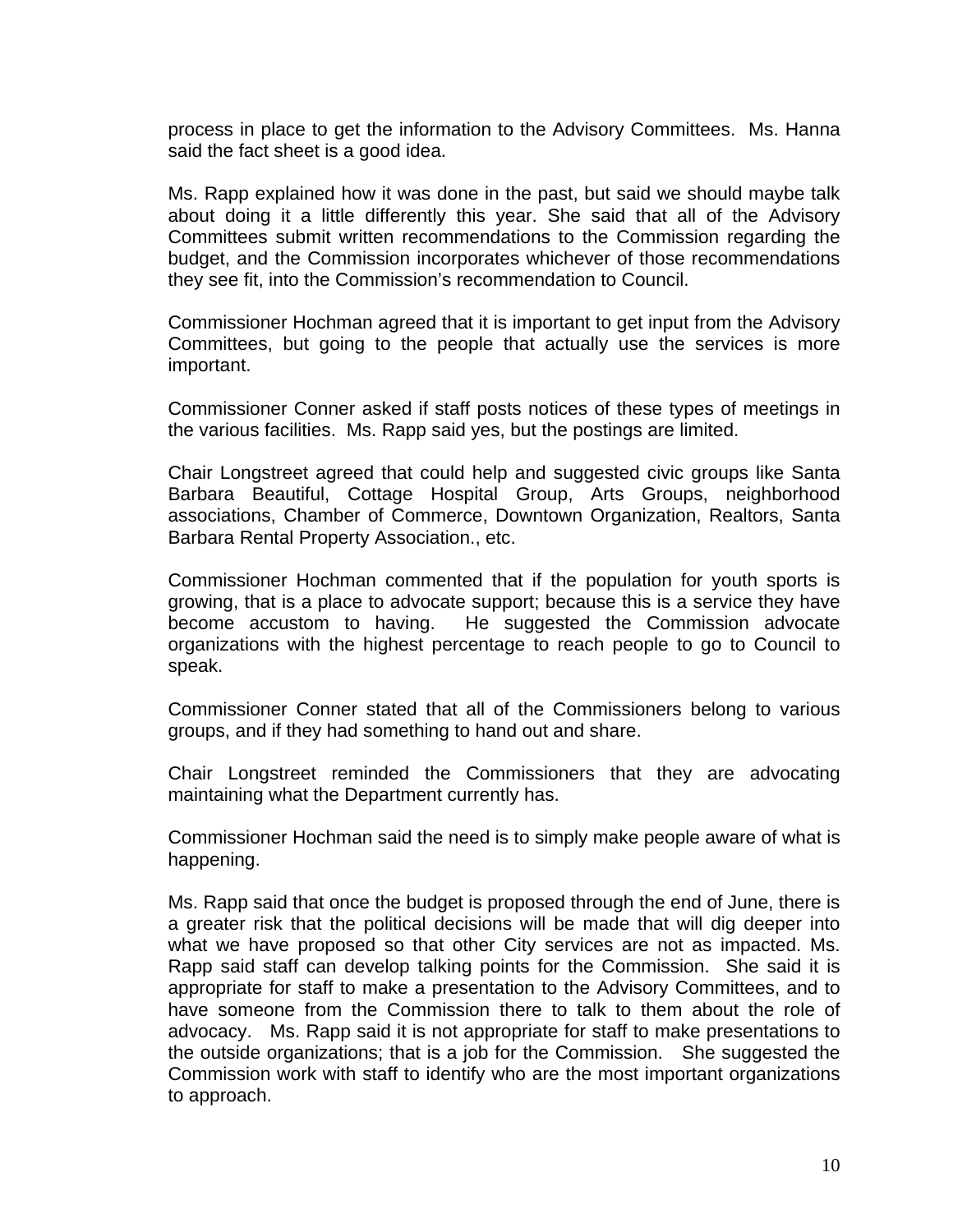Commissioner Larimore-Hall said the list of who is outreached to needs to be refined when we know what we are asking. He said it does not make sense to generate a list of everyone they know, because, for example, it could be something that only impacts art, in which case, we would think carefully about who has a stake in art etc.

Chair Longstreet expressed that it is important for each one of the Commissioners to advocate personally every day.

Commissioner Larimore-Hall said he thinks it would be smart to reach out to employers to provide scholarships for children of their employees for Parks and Recreation activities in exchange for advertising. He said it would be helpful to have a formalized program around that—a flyer, a form, etc. Mr. Larimore-Hall said that for some of the larger employers in the community it is not much money at all and he thinks there are a lot of employers who would do that, if all it means it they are thanked in the program. He said it is for the Department to decide, and the Commission could help to get that information out into the community.

Commissioner Larimore-Hall also suggested that the grocery stores and the unions might be willing to go in half on the cost of scholarships, and he believes there could be many opportunities such as that, but he would need to be able to provide these agencies with a flyer which shows them what they could expect in return.

Commissioner Larimore-Hall asked staff for the overall budget picture including what is happening to the other departments, because the advocacy role that the Commission has to play, they can't make recommendations about what should happen to other Departments, but as they are talking to members of the public that information is going to be crucial.

Ms. Rapp said the City is looking at creating a brief overview of what the budget means for City Services, and for the Budget Document, there is discussion about adding a section for each Department that outlines highlights and major changes. She said staff will be able to provide that document to the Commission sometime in April.

Commissioner Hochman said it is risky to advocate for particular programs inside the Department. He said he thinks the message should be the value of the Department towards quality of life for the citizens of Santa Barbara.

Chair Longstreet said the budget that will be presented has been hashed out by among the professionals in the Department who know how the programs work and that made serious compromising decisions that should not be taken apart on a Tuesday afternoon because the softball people show up. She said she would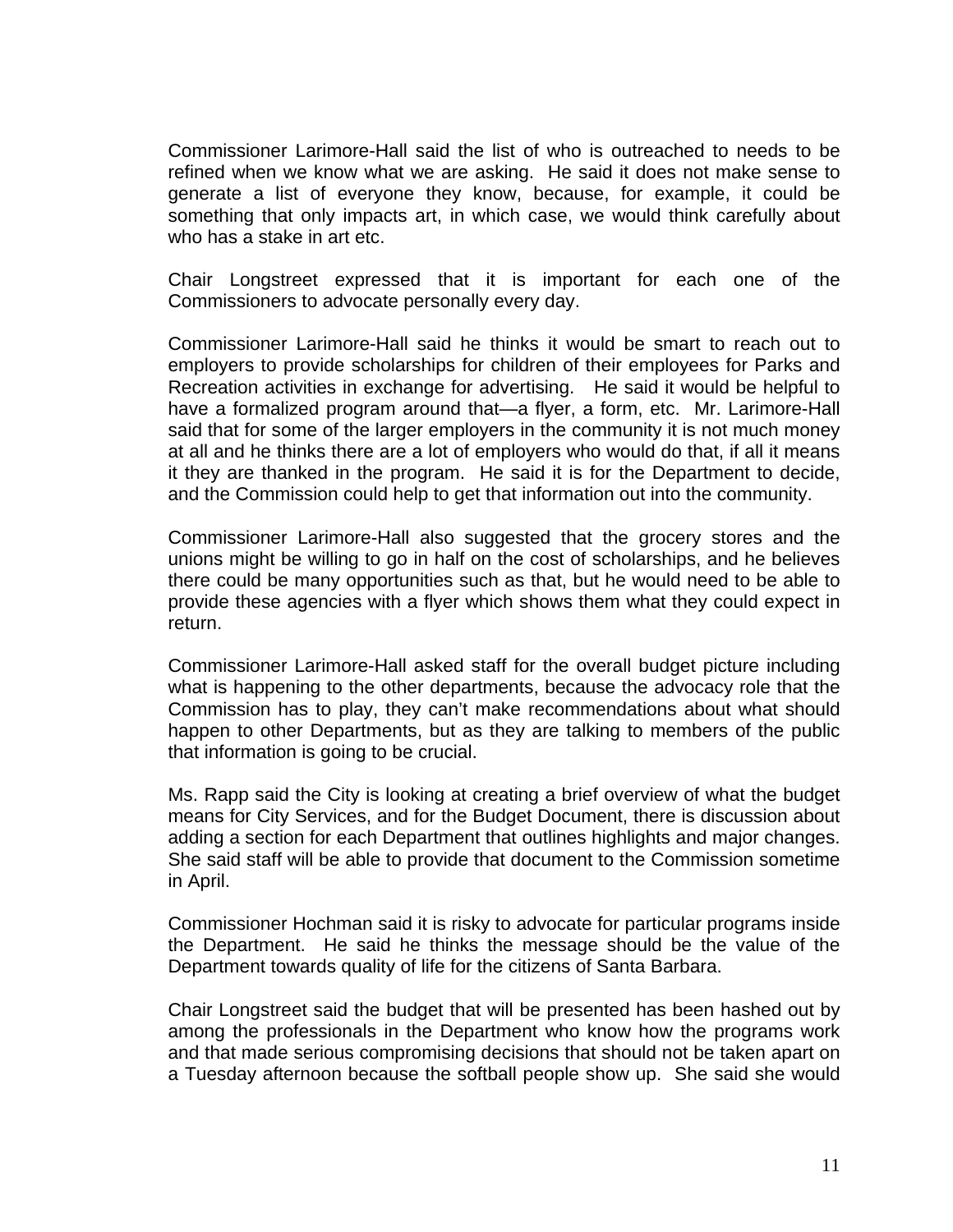like the Commission to emphasize, as they are talking to people, the importance of the package.

Commissioner Larimore-Hall agreed overall with Chair Longstreet and Commissioner Hochman, but said they need to be prepared that there is some program that will not automatically generate a lot of community support that the Commission will have to advocate for.

Commissioner Burns asked how much the Department competes with City College. Ms. Rapp said City College does some things through Adult Education. She said that when the Department develops fees, staff does a comparison of market value. Commissioner Burns said that the more income you have the better, and this is an income generator. Ms. Rapp said that it is important for the Department to maximize opportunities to increase participation because that is where we make net profit, especially for those activities done by contract. She said it will be interesting to see what the effects the economy will have on people choosing to pay for recreation. Ms. Rapp said the other complication for the Department is that the Carrillo Recreation Center will close for a year for renovation in July, which has a significant impact on classes and programs because some will need to be discontinued until the Center re-opens; relocate as many as possible to other facilities; all that will affect revenue. She said the Recreation Division has done an excellent job in the last few years of increasing participation in activities through more creative marketing, programming, improved quality, and staff does not want to lose that momentum.

Commissioner Burns asked whether staff has been in discussions with some of the Churches or other gyms about moving some of our dances to those locations. Ms. Hanna indicated that most of the dance programs that occur in the evening will move over to the gymnasium, and the dance classes will move to the MacKenzie Park Adult Building. She said the more soft yoga type activities will move to the Davis Center. Ms. Hanna said that some of the activities will be suspended temporarily, but many of the strong participation activities have been relocated. She said maintaining and increasing a market share of recreation is a big focus of the managers and supervisor, because there is a great deal of competition. Ms. McCaffrey commented that the Department cannot compete in the area of Adult Education ceramics, because it is highly subsidized, so we do not attempt to. She said the Department offers ceramic programs to youth only, in which there is no competition.

Commissioner Hochman asked regarding user fees if there is an economic model available to see if it would be appropriate to lower fees. Ms. Hanna responded saying that when staff is developing the budgets they look at participation and revenue history and look at other offerings in the community. She said if participation is declining, they try to evaluate whether it is caused by competition or by the fee and make adjustments accordingly. Ms. Hanna said that staff did not feel this year was not the year to increase revenue by increasing